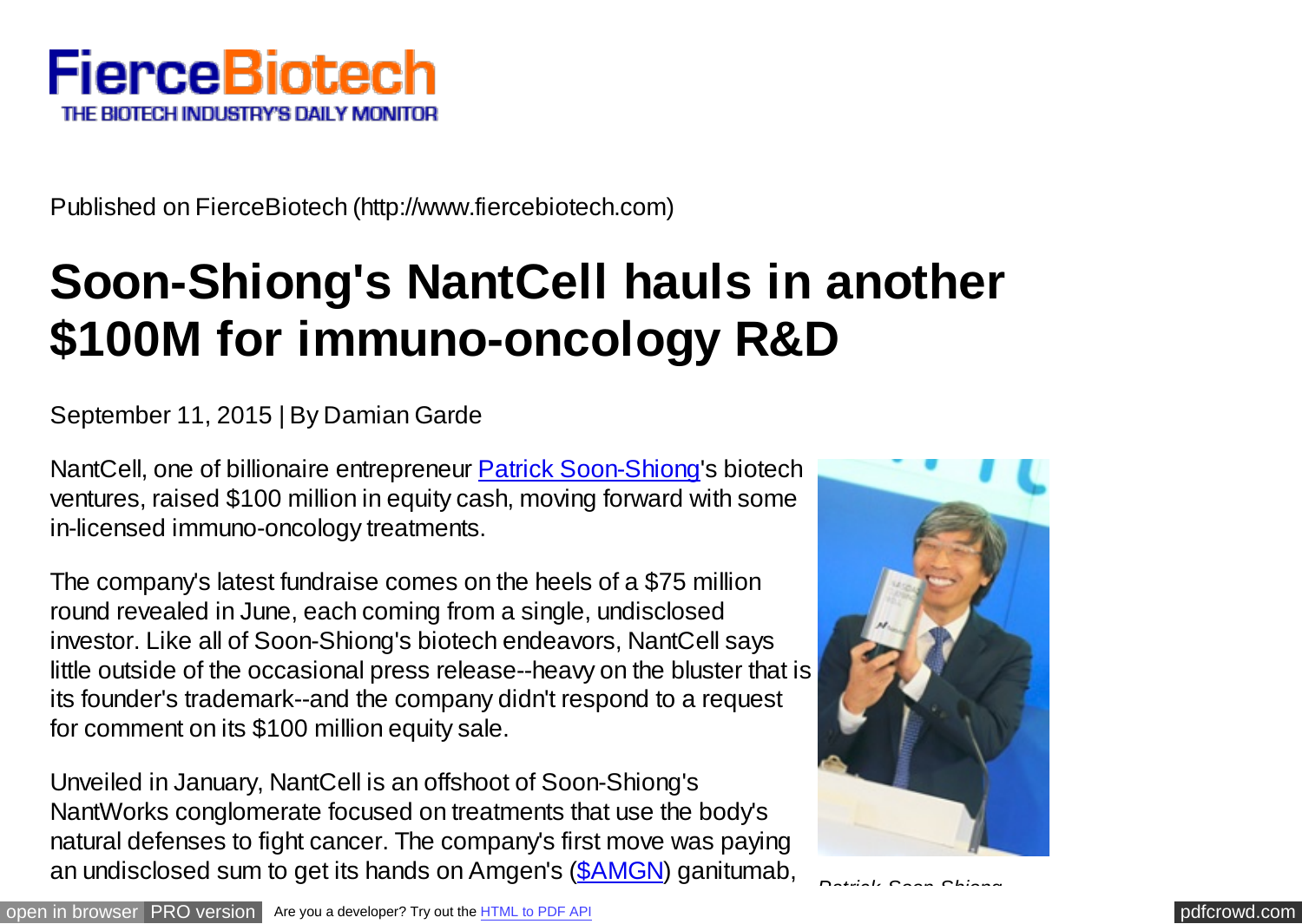*Patrick Soon-Shiong* a once-failed antibody treatment NantCell believes it can resurrect. In March, the company broadened its pipeline by trading \$110 million in cash and equity for the rights to some immunotherapies from Sorrento Therapeutics [\(\\$SRNE\)](http://www.fiercebiotech.com/tags/sorrento-therapeutics), a frequent NantWorks collaborator.

NantCell is among about a dozen companies, most of them oncology biotechs, operating under Soon-Shiong's umbrella. There's NantiBody, a joint venture with Sorrento; NantPharma, at work on a next-generation version of Celgene's (**\$CELG**) Abraxane; NantBioScience, developing nanoparticle cancer treatments; and, most recently, NantKwest [\(\\$NK\)](http://www.fiercebiotech.com/tags/nantkwest), an immunooncology company that raised more than \$200 million in a July IPO that gave it a roughly \$3 billion valuation.

Meanwhile, Soon-Shiong's biggest deal yet could come in the form of a long-expected IPO for NantHealth, the underpinning of his various biotech ventures and provider of what its founder calls "the Google of genome mapping." Last month, Soon-Shiong invested \$100 million in electronic medical records outfit AllScripts Healthcare in exchange for that company putting \$200 million into NantHealth. The trade gives NantHealth a \$2 billion valuation, and Soon-Shiong says the next step is an IPO.

- read the [filing](http://www.sec.gov/Archives/edgar/data/1642116/000164211615000002/xslFormDX01/primary_doc.xml)

**Special Report:** [The 25 most influential people in biopharma in 2015 - Dr. Patrick Soon-](http://www.fiercebiotech.com/special-reports/influentials-2015-dr-patrick-soon-shiong-nantworks)Shiong - NantWorks

**Related Articles:**

[NantKwest's record-setting IPO heaps another billion onto Soon-Shiong's fortune](http://www.fiercebiotech.com/story/nantkwests-record-setting-ipo-heaps-another-billion-soon-shiongs-fortune/2015-08-07) [Soon-Shiong raises \\$75M for another oncology player in his murky empire](http://www.fiercebiotech.com/story/soon-shiong-raises-75m-another-oncology-player-his-murky-empire/2015-06-03) [Soon-Shiong's new biotech pairs up with Amgen on a cancer immunotherapy](http://www.fiercebiotech.com/story/soon-shiongs-new-biotech-pairs-amgen-cancer-immunotherapy/2015-01-14)

**Source URL:** http://www.fiercebiotech.com/story/soon-shiongs-nantcell-hauls-another-100m-immuno-oncology-